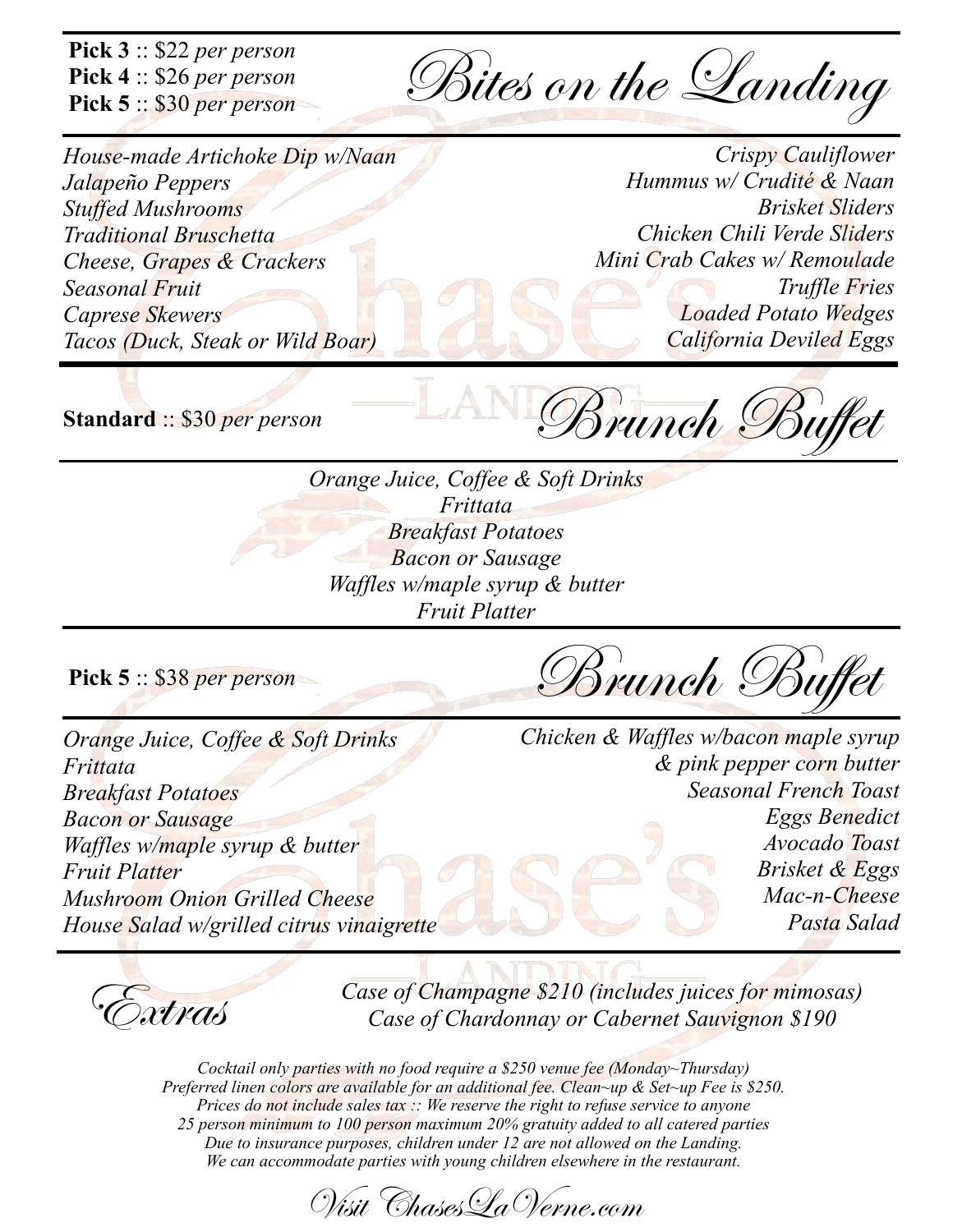| Lunch Buffet on the Landing                                                                                                                                                                                                                                                         |                                  |  |
|-------------------------------------------------------------------------------------------------------------------------------------------------------------------------------------------------------------------------------------------------------------------------------------|----------------------------------|--|
| <b>Pick 2</b> : \$26 per person<br><b>Pick 3</b> $\therefore$ \$29 per person                                                                                                                                                                                                       | Pick 4 :: \$32 per person        |  |
| Tomato Ragout Cream Linguini<br>Mushroom Onion Grilled Cheese<br>Wagyu Slider on Brioche<br>Grilled Caprese Slider on Brioche<br><b>Brisket Slider on Brioche</b><br>Chicken Chili Verde Slider on Brioche<br>Tacos (Duck, Steak or Wild Boar)                                      |                                  |  |
| Buffet include House Salad w/ choice of two dressings<br>Loaded Potato Wedges topped w/cheddar, bacon, sour cream & chives<br>Soft Drinks & up to five Coffee Presses                                                                                                               |                                  |  |
| Pick $2::$ \$31 per person<br><b>Pick 3</b> $\therefore$ \$34 per person                                                                                                                                                                                                            | <b>Pick 4</b> :: \$37 per person |  |
| Mushroom Onion Grilled Cheese<br>Wagyu Slider on Brioche<br>Grilled Caprese Slider on Brioche<br><b>Brisket Slider on Brioche</b><br>Chicken Chili Verde Slider on Brioche<br>Tacos (Duck, Steak or Wild Boar)<br>Loaded Potato Wedges topped w/cheddar, bacon, sour cream & chives |                                  |  |
| <b>Buffet include House Salad w/ choice of two dressings</b><br>Chase's Mac-n-Cheese topped w/ bacon or Tomato Ragout Cream Linguini<br>Soft Drinks & up to five Coffee Presses                                                                                                     |                                  |  |
| Add ons and Extras Available<br>Seen on Brunch & Dinner Catering Menus<br>Preferred linen colors are available for an additional fee. Clean~up & Set~up Fee is \$250.                                                                                                               |                                  |  |
| Prices do not include sales tax $\therefore$ We reserve the right to refuse service to anyone                                                                                                                                                                                       |                                  |  |

25 person minimum to 100 person maximum 20% gratuity added to all catered parties Due to insurance purposes, children under 12 are not allowed on the Landing. We can accommodate parties with young children elsewhere in the restaurant.

Wisit Chases La Verne.com